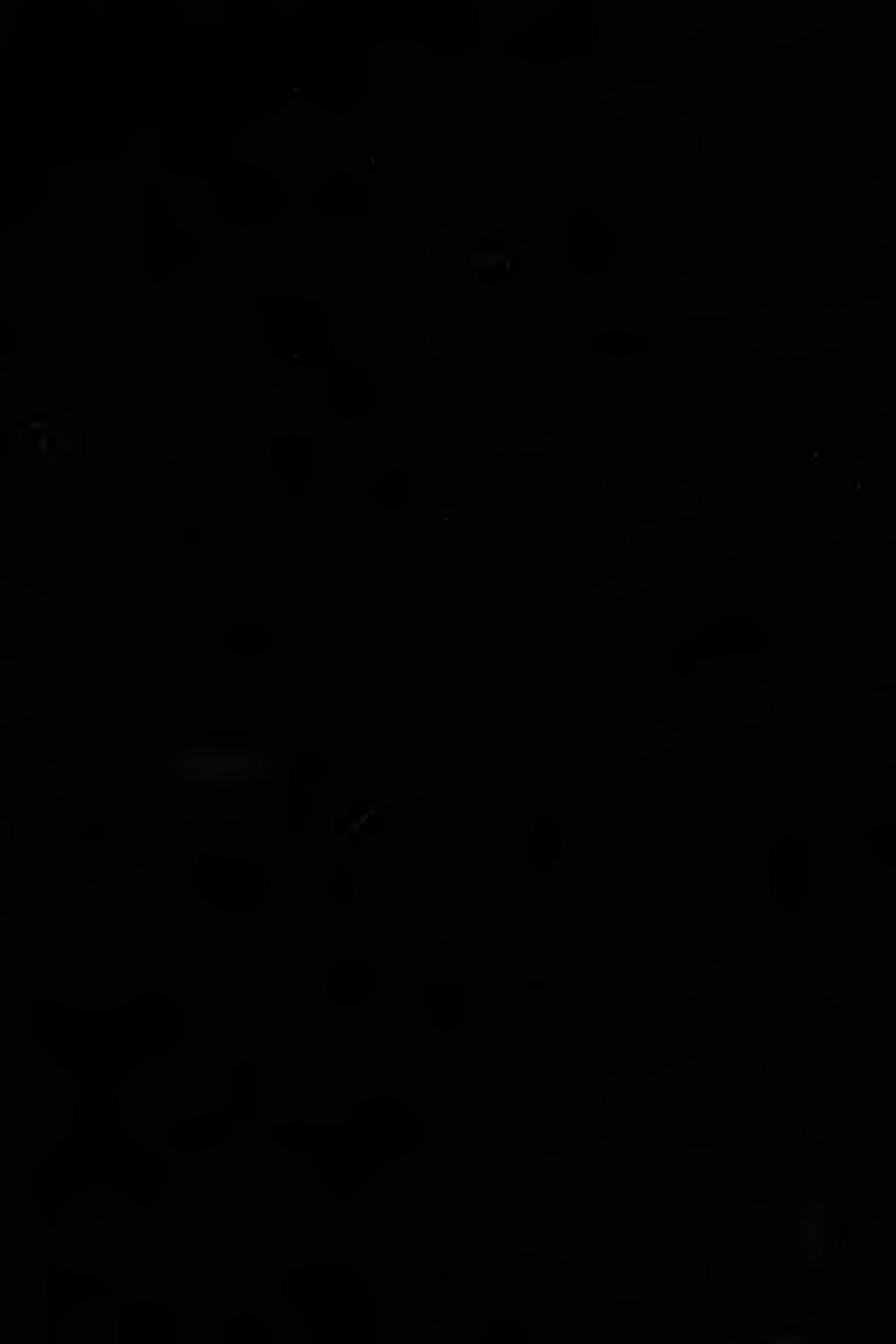

# Toronto Bible College

**16 SPADINA ROAD TORONTO** CANADA

Presented to the College by the GENERAL ALUMNI ASSOCIATION December 19.40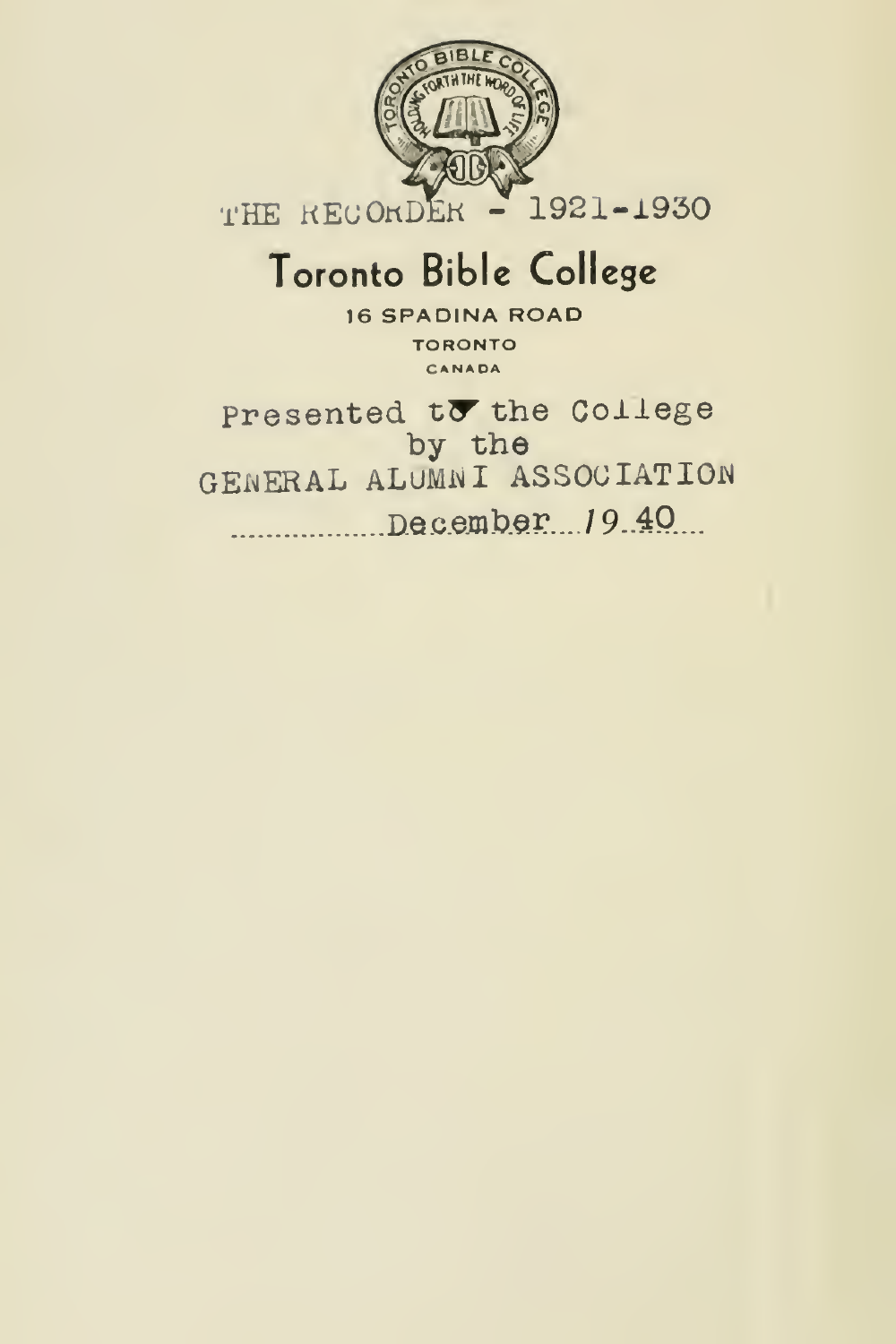Digitized by the Internet Archive in 2010 with funding from Tyndale University College and Seminary

http://www.arGhive.org/details/recordersept1924304toro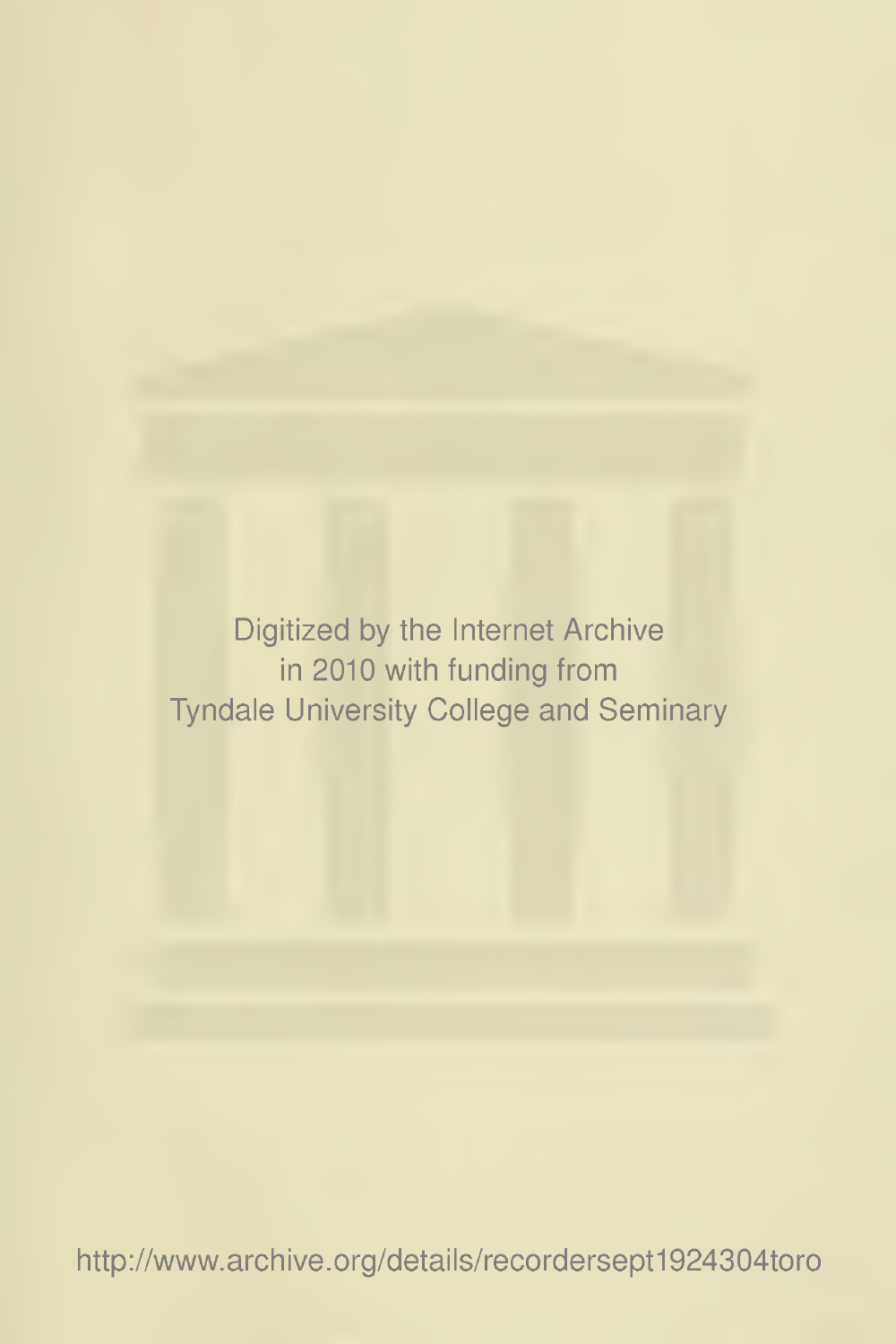**Contract Contract**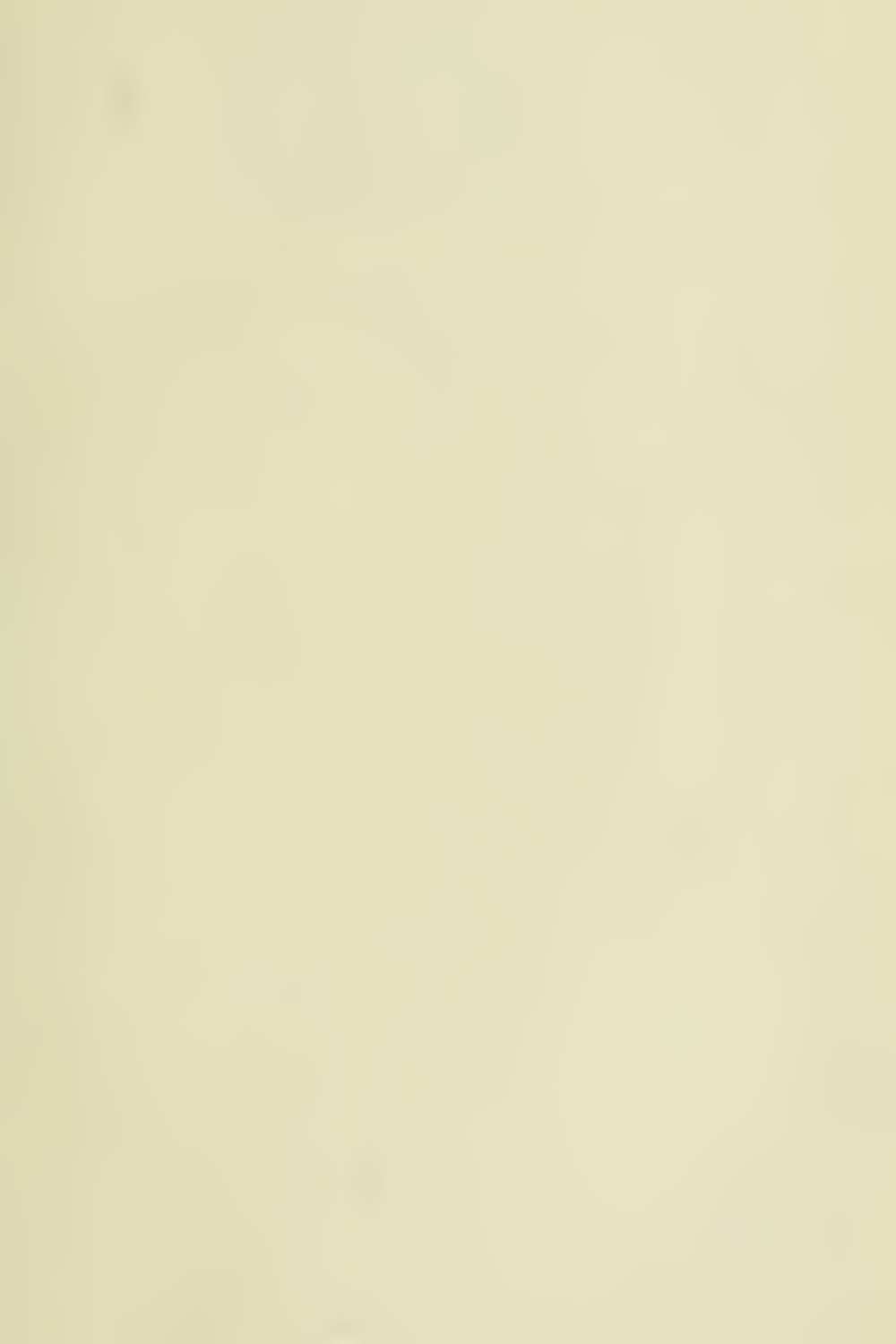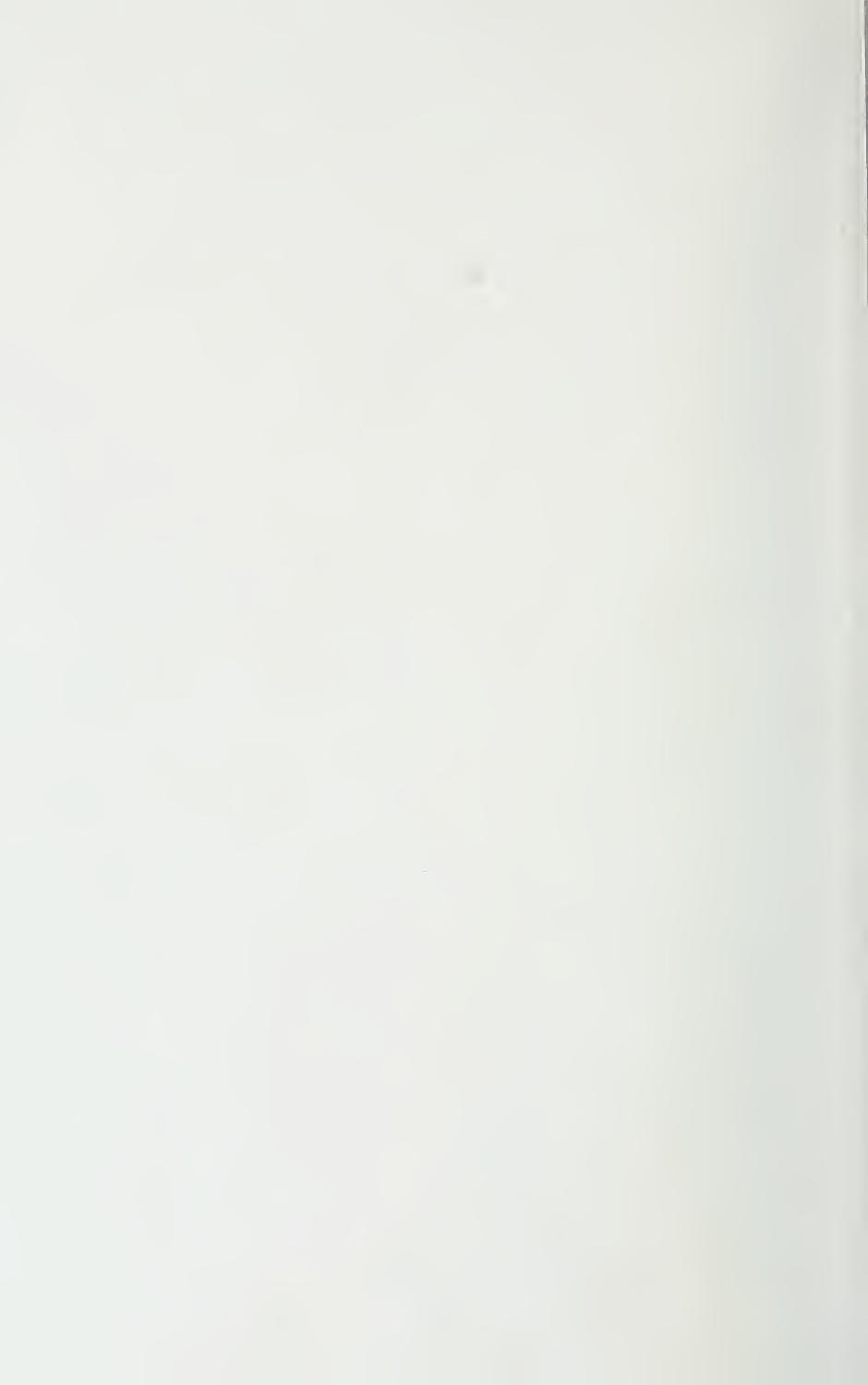

Ren. W. H. Griffith Thomas, M.A., D.D.



Special Cecturer in the Bible College from 1911 to 1919 Died, June 2nd, 1924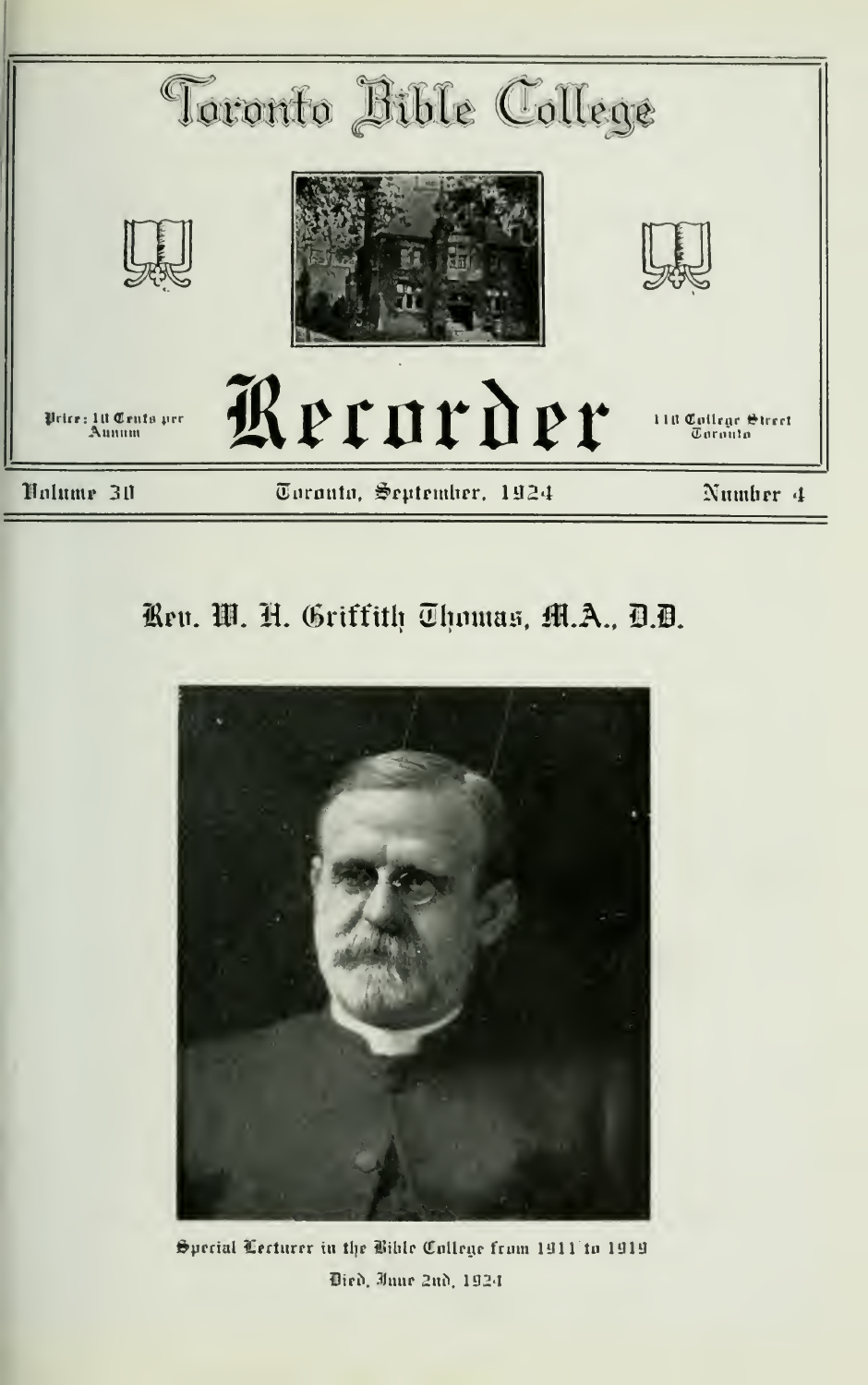## Dr. W. G. Griffith Thomas

Friends and former students of the Toronto Bible College heard with deep sorrow of the death of Dr. Griftith Thomas, which took place so suddenly at Philadelphia on the 2nd of June. Dr. Thomas came to Wycliffe College, Toronto, in 1910, and the next year Dr. Elmore Harris asked him to take his place as a lecturer in the Bible College during his absence in the East. Dr. Harris died in India and Dr. Thomas continued on the staff of the Bible College from that time until his removal to Philadelphia in 1919. He gave two series of lectures each session, one to the students in the regular course, and another to the evening classes. Some of these formed the basis for his books on Genesis, Romans, and Hebrews. These lectures of his drew a large number of visitors to the class room besides the regular students of the College, for they were exceedingly helpful to

The new session will open on Tuesday, the 16th September, at 10 o'clock in the morning. It will begin, as all sessions in the past have begun, with a devotional service of praise and prayer. Students and instructors will unite in a renewed dedication to God before the work of the College is resumed. The new students will be received into the College fellowship, and any friends who would like to be present will be made welcome at this meeting.

Although the regular classes will not commence till the following day, it is desirable to have the registration completed as far as possible on the opening day. The old students who are returning, as well as the new students, should euroll in the office of the College. Those who come from outside the city will be assisted in getChristian workers and to Christian people generally.

Dr. Thomas was endowed with an unusual combination of gifts. - He was east in a large mold. He had a eapacious and well-ordered mind which was richly stored with the fruits of a genuine scholarship. He had also a large heart, and his sympathies went out to every evangelical section of the Church of Christ, and to every genuine form of Christian effort. His deep personal piety combined with his gracious and genial spirit, made his companionship always delightful and wholesome. The members of the College staff, whose privilege it was to be intimately associated with him for so many years, have felt his death as a deep personal loss. He was one of the ablest and truest Bible teachers of the day. The Church of Christ is the richer for his life and work, and the poorer now that he is gone.

M

#### The New <del>S</del>ession

ting settled in suitable boarding houses.

A number of changes, which have been already announced in the Calendar, will be introduced this coming session in the time-table and course of study. All students will attend the lectures on the Old Testament which will be held at 9 o'clock each morning except Tuesday. All the other work in the regular course will be divided, the first year lectures being given separately.

According to this arrangement the first year students will take the following subjects of the course: The Old Testament (four hours a week); Typology and Messianic Prophecy (2 hours); Bible Doctrines (2 hours); Biblical Geography and History (1 hour) : Special Study of Matthew's Gospel (1 hour); European History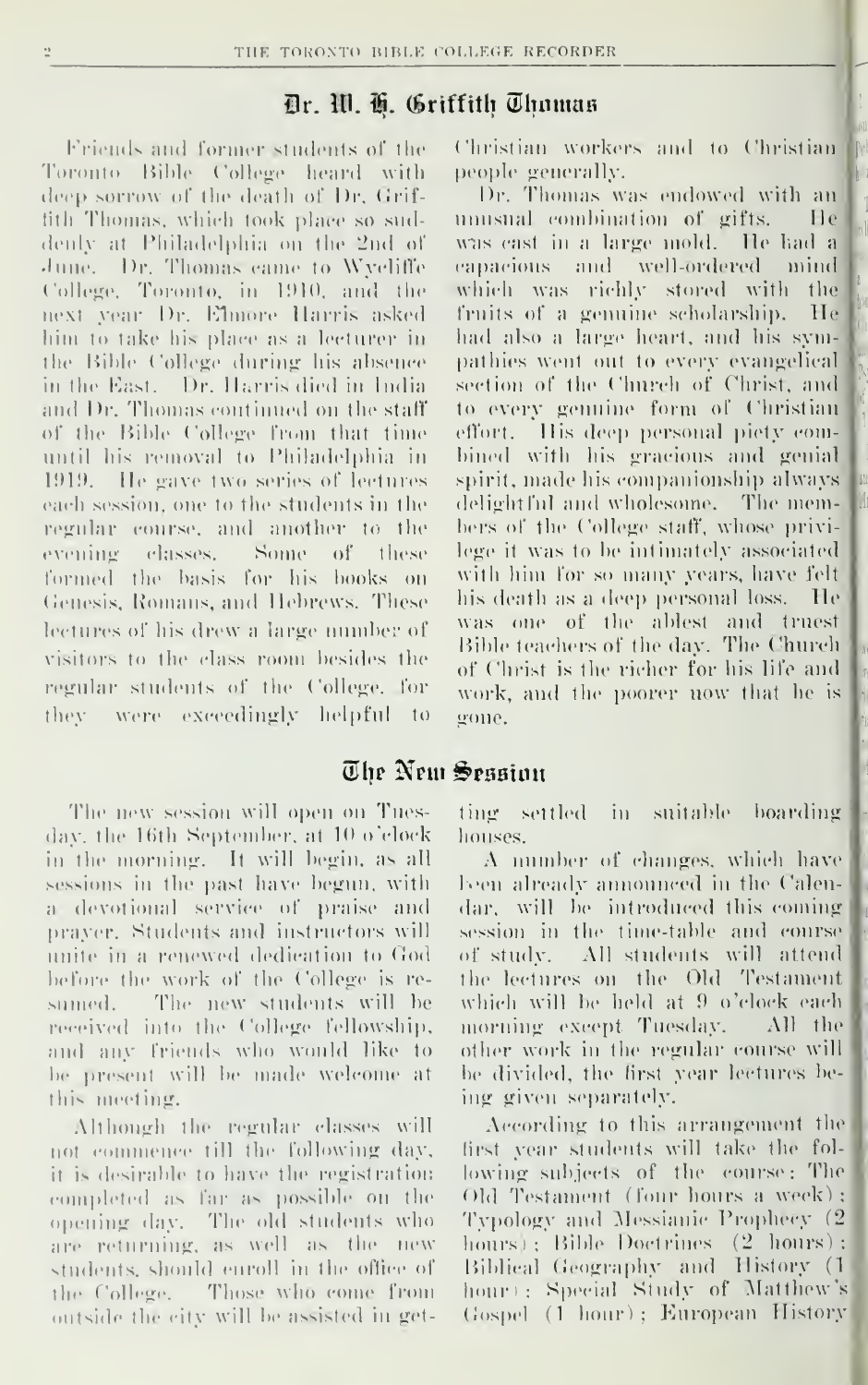(1 hour); Religious Pedagogy  $(1)$ hour) : Personal Evangelism (1 hour) ; Public Reading and Speaking  $(1)$ hour).

The second and third year students will take the following subjects of the course: The Old Testament (4 hours a week); Christian Evidences (2 hours); Bible Doctrine (2 hours); Church History (2 hours): The Life and Teaching of Christ (2 hours); Psychology (1 hour); Special Study of Christian Experience and Devotion  $(1 \text{ hour}).$ 

More time will be given to maintain and develop the musical department. Mr. Marion Smith will have two special afternoon classes in Gospel Singing. The medical lecture will be discontinued, but it is hoped to establish a class at the same hour in English Composition and Literature. The New Testament Greek classes will be continued as usual.

The Evening Classes will begin at 7.45 on Tuesday, September 16th. Mr. McNicol will continue the course of Lectures on the Psalms which he began last fall. Mr. Hyde will take up studies of the Principles and Practice of Prayer. On Thursday eyen ing Mr. McNicol will take up the Teachings of Christ, and Dr. Weston will continue his Lectures in Bible Doctrines.

## What it means to be a Christian

# An Address by Mr. Arthur Ceggett at the Graduating Exercises, April 25th, 1924

In chapter 11 of the Book of Acts we read that the disciples of Jesus were called Christians first at Autioch. Since those early days, Christianity, as a general term, has come to include an ever-increasing variety of doctrines or beliefs, so that to-day Christianity may mean one thing to you and another thing to me. What Christianity means to any one of us depends very largely upon what we believe concerning Jesus Christ.  $T_0$ me, to be a Christian means two things:

1. It means that Jesus Christ is my Redeemer. I was a guilty sinner in the sight of God, sentenced to eternal death; but now my sins are washed away in the blood of the Lamb, and I am accepted as righteous, not because of any merit of mine, not because of anything that I have done, but because of the righteousness of Christ imputed to me.

The more I think about the sufferings of Jesus, the more amazed 1 hecome. I see Him in the garden of Gethsemane, amid the darkness of night, fallen upon His face, agonizing in praver. What prayer it was! - It

was more than prayer. It was a fearful contest with the enemy of our souls. As I think upon that seene my wonder increases when I realize that it was for me that Jesus prayed with such deep earnestness and agony.

I see Him, strengthened by ministering angels for the coming struggle. go out to meet His enemies and deliver Himself unto them. I see poor impulsive Peter draw his sword and I hear Jesus rebuke him as He heals the man he wounded. "Thinkest thou that I cannot now pray to my Father and He shall presently give me twelve legions of angels? But how then shall the Scripture be fulfilled?' Had He chosen to save Himself, the Seriptures would not have been fulfilled, and we, to-day, would be eternally lost. "The cup which my father hath given me, shall I not drink  $it$  ?  $\cdot$ What a bitter cup it was! Bitter with the sense of the world's No wonder He regarded it guilt. with horror and aversion. No wonder He cried, "O, my Father, if it he possible, let this cup pass from me; nevertheless not as 1 will, but as Thou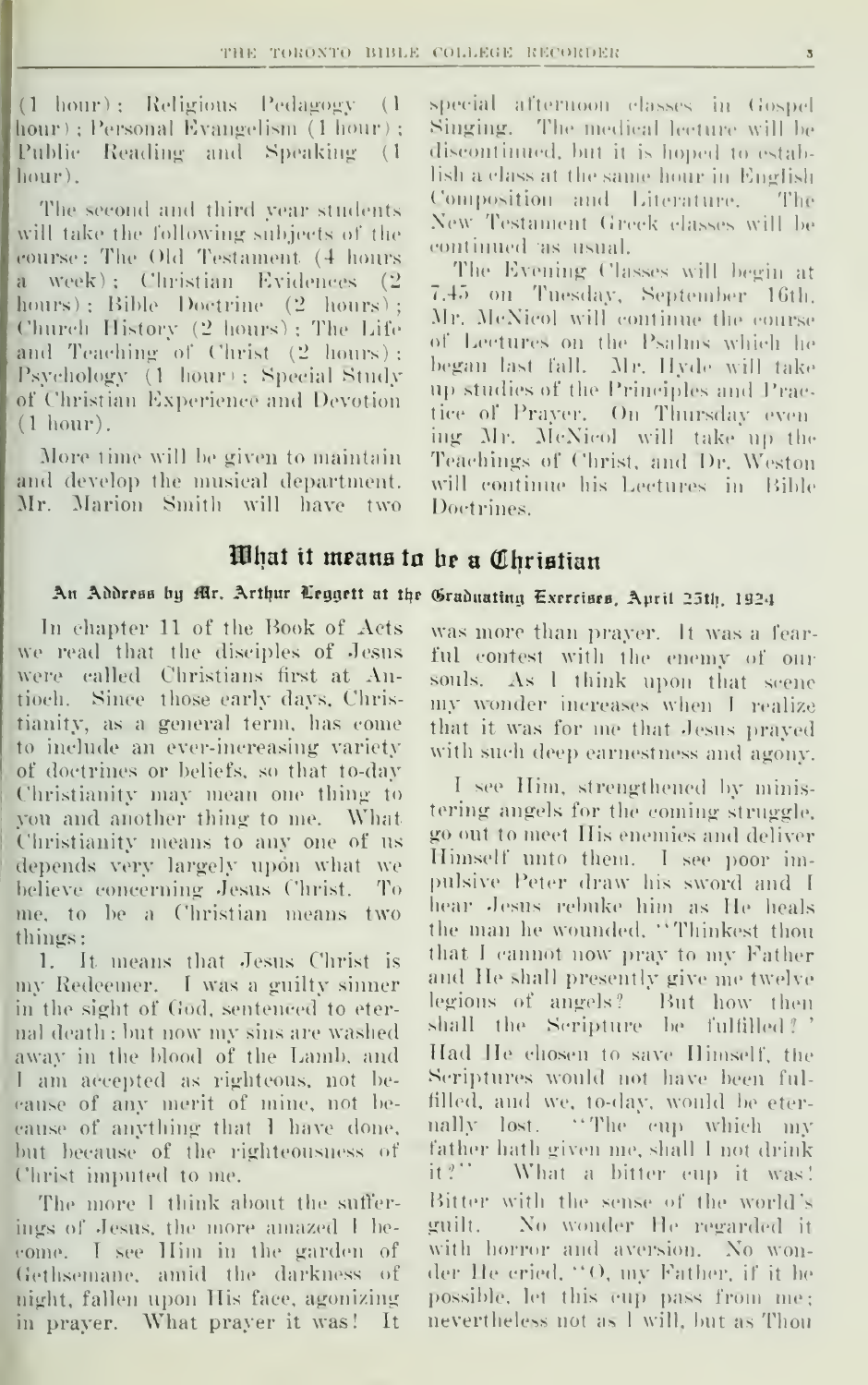wilt." Yes, it was a bitter cup, but He drank it to the dregs for me.

I see Him standing before Pilate in the early morning; a great crowd has gathered outside, a fierce, bloodthirsty throng. I hear their hoarse eries, "Away with Him! Crueify Him! Crueify Him!" That infuriated and fanatical mob cowed the haughty Roman governor, bound and shackled as he was by a chain of past misgovernment. "Pilate, therefore, took Jesus and scourged Him." How easy it is to read that statement! But can we realize the brutal scene? And why was He scourged? Pilate declared, "I find no fault in Him at all." Yes, He alone of all mankind was pure and sinless, the one sinless man of the ages. But He was wounded for my transgressions, He was bruised for my iniquities, the chastisement of my peace was upon Him, and with His stripes I am healed.

Then Pilate delivered Him to be erucified. Who can describe His sufferings, and who can fathom the depth of that marvellous love, which cried. "Father, forgive them, for they know not what they do," as the first pangs of crucifixion convulsed His frame.

"Jesus is dying in agony sore,

Jesus is suffering more and more

Jesus is bowed with the weight of His woe.

Jesus is faint with each bitter throe. Jesus is bearing it all in my stead. Pity Incarnate for me has bled; Wonder of wonders it ever must be! Jesus, the Crueified, pleads for me!

Deep and terrible indeed were the physical and mental sufferings of Christ. Deeper and more dreadful still must have been the spiritual anguish expressed in that piercing ery which broke the awful stillness of that mysterious darkness which enveloped the earth at noon-day, "My God, my God, why hast Thou forsaken Me?"

The great mystery of the cross of Christ is too deep for me to understand. But two things are perfectly clear. On the one hand I see the awfulness of sin and the righteousness of God which will by no means clear the guilty. On the other hand I see the great love of God for lost, sinful, suffering humanity. God so loved that He gave. God so loved me that He gave His only begotten Son that I might not perish, but have everlasting life.

There are those who think of Christ merely as a great ideal. They talk very beautifully about the "Jesus way." I mention this because it was practically my conception of Christ at one time. It is a good thing to follow an ideal. It is a good thing to follow the highest ideal. Certainly Jesus Christ is the highest ideal the world has ever seen or will see. Certainly Jesus Christ should be the great ideal of every Christian life. But we cannot save ourselves from the just penalty of sin by following any ideal. The spirit indeed may be willing, but the flesh is weak. And without shedding of blood there is no remission of sin. "By grace are ye saved through faith," says Paul, "and that not of yourselves, it is the gift of God; not of works, lest any man should boast." I am redeemed by the precious blood of Christ. I am reconciled to God. My sins are forgiven and I have peace with God; such a peace as the world cannot give, neither can the world take it away. There is no joy on earth so deep and lasting as the joy of the penitent who knows his sins are forgiven and blotted out, and who finds himself at one with God through the grace which is in Christ Jesus our Lord.

U. It means that Jesus Christ is my Lord and Master. Not a mere ideal, not a dead Saviour, but a risen, living, glorified Lord, "I know that my Redeemer liveth, and that He shall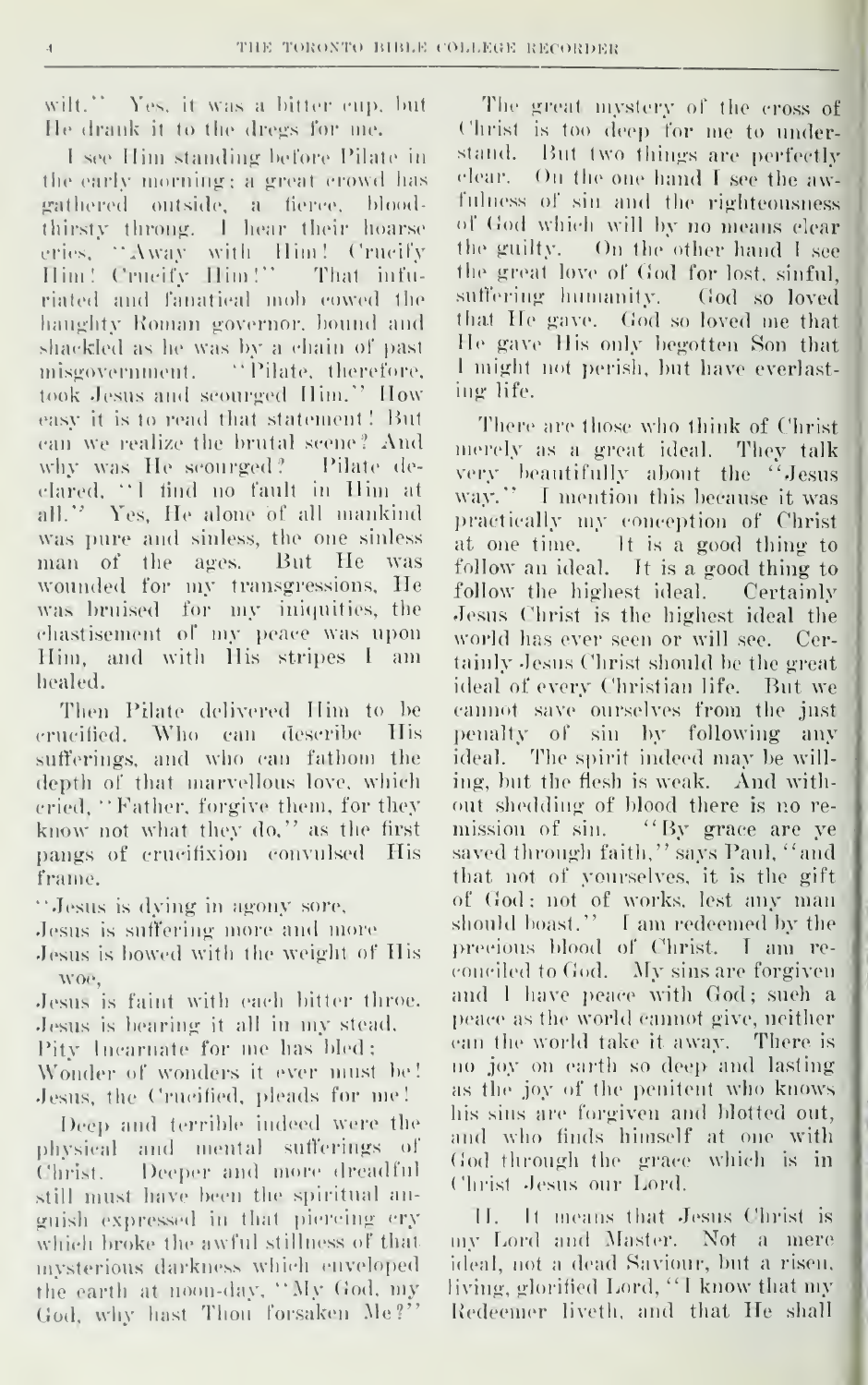stand at the latter day upon the earth."

When Jesus died upon the cross, His followers were filled with despair. Their hopes were shattered. When those three devoted women rose up early to go to the sepulchre, they expected to find the dead body of Jesus, but instead they found there a shining angel, who said, "Why seek ye the living among the dead? He is not here, He is risen."

Before Jesus ascended into Heaven He gathered His disciples together and said, "All power is given unto Me in heaven and in earth, go ve, therefore, and teach all nations," and those few disciples went forth with such power, the power of the new resurrection life that they turned the world upside down according to the testimony of the envious Jews of Thessalonica.

And so to-day, when we accept Jesus Christ as our Saviour, we receive new life from Him. We acknowledge Him as Lord and Master, and He gives us work to do and power to do it. He makes us co-laborers with Him. "As the Father hath sent me, even so send I vou."

What does it then mean to be a Christian? To set up Christ, as it were, upon some lofty pinnacle as an example, and be continually striving and continually failing to be like Him in the hope of winning merit?

The College Home Base

The students who remained in the eity during the summer have been faithfully holding the ropes for those on the firing line. The Tuesday evening prayer meeting has been carried on with much success. A complete list of the weeks of the vacation period was made out and a volunteer was asked to take charge of each meeting. Correspondence was kept up by the group at home with the men on the

It means something better than that. It is to have Christ in us, dwelling in our hearts by faith, empowering us to obey His commandments naturally, without thinking about it. It is not conforming to certain rules or patterns, or obeying certain laws in the hope of gaining a reward. "He that believeth on the Son hath everlasting life." With His own blood Jesus purchased our redemption, and that redemption is ours as soon as we reach out the hand of faith and take it.

It is not so much struggling to attain to Christ as abiding in Him, continually receiving new life from Him as the branch receives life from the vine. It is the entire forgetfulness of self. The losing of one's self in the ocean of God's love as revealed in Jesus Christ.

It is to have the love of Christ in our hearts, constraining us so that we see with the eves of Christ, feel with the heart of Christ, think with the mind of Christ, work with the hands of Christ. "Not I, but Christ," exclaimed the great Apostle.

- "Not I, but Christ be honored, loved, exalted.
- Not I, but Christ be seen, be known. be heard.
- Not I, but Christ in every look and action.
- Not I, but Christ in every thought and word."

summer mission fields and with other students in other kinds of Christian work, and their needs were remembered at the throne of intercession week by week.

The students of the College were scattered this summer from Quebec City in the east to the prairies of Saskatchewan in the west. They were engaged in many different kinds of Christian service; working among the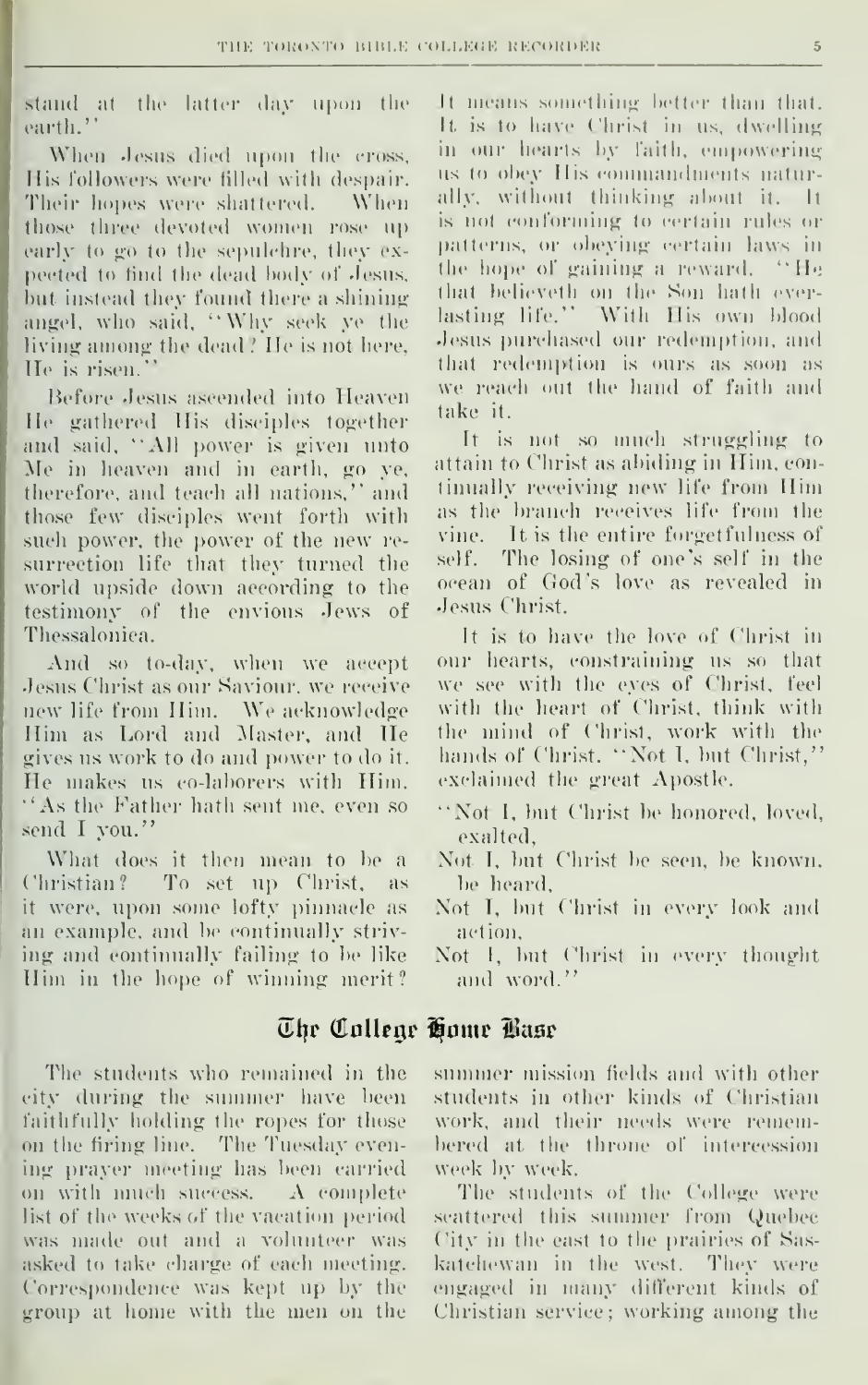sailors in Quebec and Montreal, supplying churches in small towns and rural districts throughout Ontario, serving the Bible Society in colportage work, ministering among the poor in the Nursing-At-Home Mission in Toronto, and among the rich in the summer resorts of Muskoka, preaching the Gospel and teaching school among the settlers of the western prairies. Requests for prayer of many different kinds came in from all these sources, and the students at home were encouraged by hearing of many answers to their prayers.

An average attendance of twentyfive or more was maintained through-

The Bible College Hamily

The following news items regarding some of our graduates will be of interest:

'97-Rev. T. H. Robertson, for some time pastor of the First Baptist Church, Northumberland, Pa., may now be addressed at 230 Church St., Mount Pleasant, Pa.

'00-Rev. W. F. Roadhouse has been appointed Canadian representative and Field Secretary of the Heart of Africa Mission.

'01—Miss Mary Middleton, for several years Superintendent of the Nursing-at-Home Mission, and reeently conducting a Rest Home at 20 Woodlawn Avenue West. Toronto, has been ill for some time.

'05-Rev. Horace G. Smith is now minister of the Methodist Church of Red Deer East, Alberta.

'05—Rev. F. G. Stotesbury, for some time minister of the Methodist Church at St. Vincent, Ontario, is now stationed at Rosemount, Omario.

'05-Rev. Herbert S. Bennett, B.A., for several years pastor of the Baptist Church in Campbellford, Ontario, has accepted the pastorate of the Church in Springford, Ontario. out the summer. At one meeting  $Mr$ . Silas Fox, of India, and Miss Fleming. of Japan, were present. On the first of July an outing was arranged for, but the rain made a change in the programme and turned it into an occasion for happy social and spiritual fellowship in the College building. It is proposed to have the final meeting on September 9th, take the form of a special gathering, beginning with a supper in the Common Room. Much of the success which has marked the work of the Vacation Committee for the summer is due to the wise and enthusiastic leadership of Mr. Hamilton Jackman.

'07—Miss Clara Domm, after a long illness, passed away at the General Hospital, Toronto, on August 12th, 1924.

'07-Rev. P. B. Loney, Vice-President of the Alumni Association, and pastor of the Runnymede Baptist Church, Toronto, is leading his people in the erection of a new church edifice.

'07—Rev. George Tester, secretary of the Ebenezer Prayer Watch with headquarters at 1098 Bresee Avenue, Pasadena, California, sends the following estimate of work accomplished since this work was established in  $1918 -$ 

6,000 personal letters written,

- 5,000 bulletins issued on Prayer and Praise.
- Over 2,500 Gospel Tracts distributed.
- 5,000 packages of flower and vegetable seeds given away to shut-ins. invalids, and missionaries, each containing Gospel texts,
- 1,000 Seripture Calendars sent to prisoners and others.

'09-Miss Abbie Garbutt has been spending the summer in Grandview, Man., conducting a Daily Vacation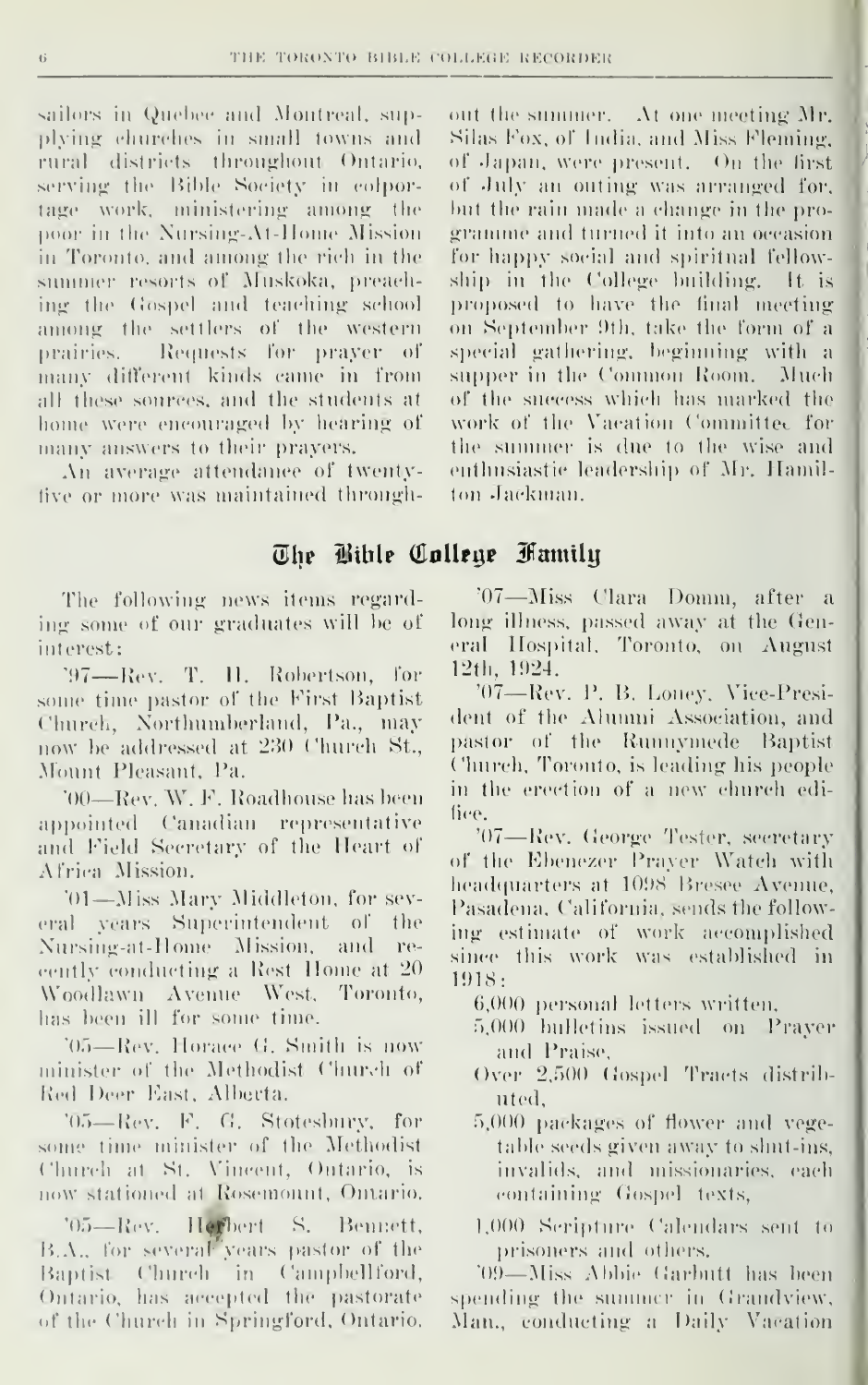Bible Seltool. She will be in Canora, Sask., during September, and in Saskatoon for the winter.

'11-Rev. Duncan McDonald and Mrs. McDonald (Myrtle Moore, '09) of the Canadian Presbyterian Mission, Central India, are spending a furlough in Toronto, and living at 144 Balsam Avenue, where a daughter, "Jean Marguerite," was born on July 23rd, 1924.

'11-Dr. I. II. Erb. Pathologist of the Sick Children's Hospital, Toronto, has returned from a three month's visit to England and the continent.

12-Rev. Oswald J. Smith, Pastor of the Christie Street Alliance Tabernacle. Toronto, is now on a special mission in Central evangelistic Europe.

T3—Rev. A. A. Wilson and his family have moved from Rhodesia into Angola where Mr. Wilson has charge of the printing for that large district in the South Africa General Mission.

'15-Rev. George M. Blackett is now pastor of the Missionary Alliance work in Owen Sound, Ontario.

16—Silas F. Fox, after several years' service in India and Ceylon Mission is spending a furlough in Toronto.

117-Rev. John J. Roberts is taking a special course at the Kansas City Baptist Theological Seminary.

'18-Miss Ethel Evelyn Burke, R.N., is nursing at the General Hospital, Buffalo, New York.

'19-The death of Rev. William Payne, husband of Constance Coomber, occurred on June 2nd, 1924, at Santa Cruz, Bolivia.

'20-Michael Billester, with Mrs. Billester (formerly Miss Amanda Barr; E.C. 22 are now en route to Russia, where they will be engaged in special evangelistic and missionary work.

'20—Rev. Herbert A. Foster, after four years as pastor of the First Baptist Colored Church in Chatham, Ontario, has resigned, and is now in Los Angeles, California.

'20-The Budget of the Class of 1920, started by Miss Margnerite Booth in China, has just arrived in the College on its way round the world. It contains five letters from members of the class in China, three from Africa, and two from South America. It has still to travel among the remaining members of the Class seattered through Canada and the United States as far west as Alberta and California, and then it goes to Rev. Michael Billester in Poland, This shows how widely scattered even a single graduating class becomes in so short a time, and how widely represented the Bible College is in all the world.

'21-Miss Marjorie Palmer leaves on Sept. 1st for La Paz. Bolivia. where she will serve under the Women's Missionary Society of the Baptist Churches.

'22-Miss Kathleen Brown who is taking a nurses' training course at the Bethesda Hospital, St. Louis, Missouri, was a visitor at the College recently.

22-Miss Doreas McCourt, R.N., is now at her home in Milverton, Ontario.

23-Miss May Clifford of Bronte, Ontario, was married to Rev. Andrew Telford of the San Pedro Mission, San Antonio, Bolivia, on July 31st. 1924. They expect to sail this fall.

'23-Victor Veary, President of the Students Missionary Society during the past session, in addition to carrying his work as pastor of the Eglinton Avenue Mission, Toronto. has been assisting in the office of the Shantymen's Christian Association. He hopes to sail for England this fall en route to Africa under the Sudan United Mission.

"23—Miss Florence Walker has been accepted by the Sudan United Mis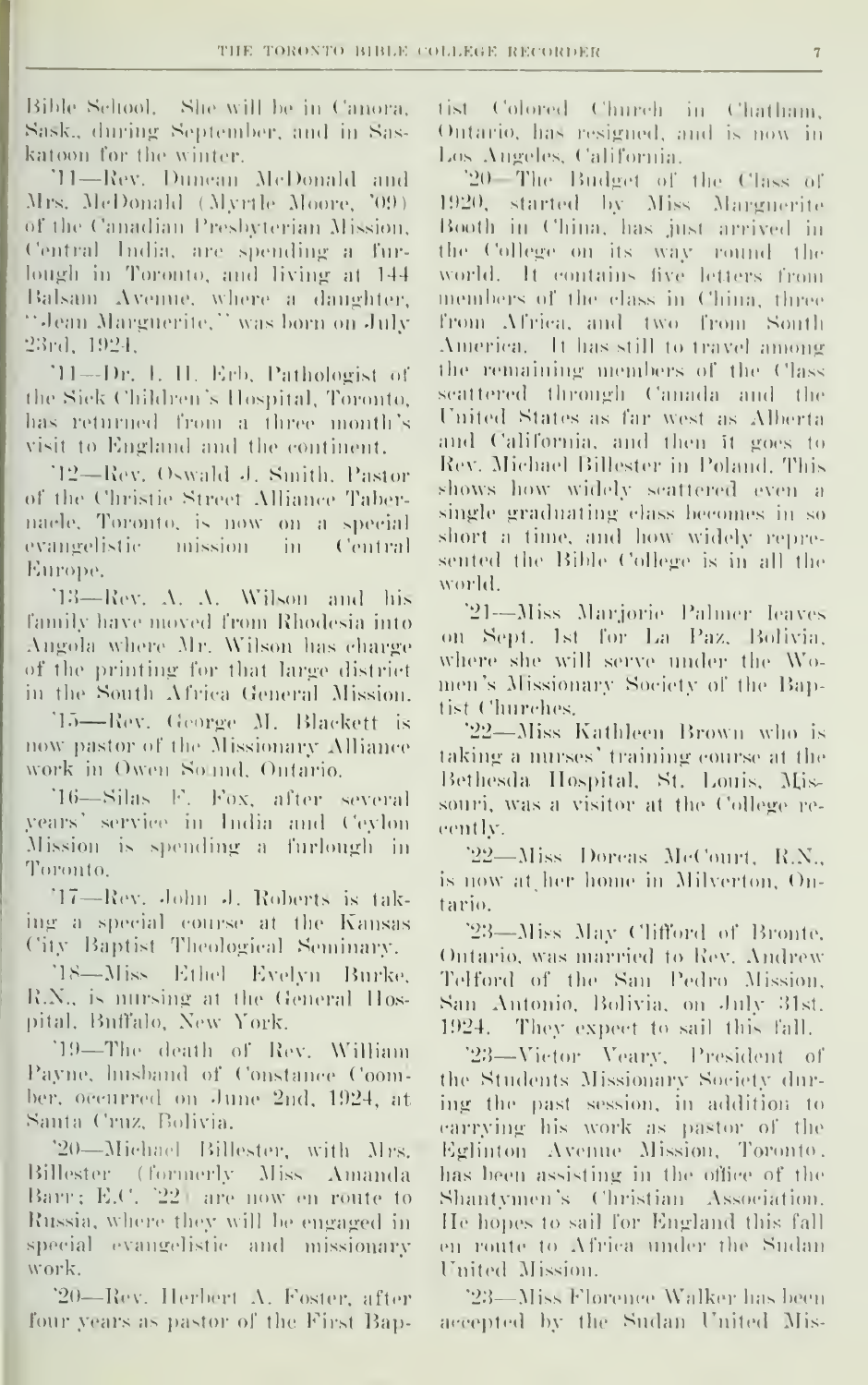sion, and Miss Daisy Kingdon and Miss Hazel Steele by the Heart of Africa Mission.

'23-Miss Violet Thamer is engaged in the service of the South Africa General Mission in their office in Brooklyn, N.Y.

'24-Mr. Waldemar Berg has been accepted by the Heart of Africa Mission.

24—Miss Mary Caroline Gomme was married to Rev. Leslie Garrett on June 23rd, 1924. Mr. and Mrs. Garrett have left for their work among the Cree Indians in the Hudson Bay district.

'24-Miss Laura Ivory has been appointed to the teaching staff of the Mount Elgin Indian Residential School at Muncey, Ontario.

'24-Miss Lavina Shierholz, who has been in the service of the Bible Society during the College course, has been accepted for foreign service by the China Inland Mission.

'24—Mr. Vernon Gibson and Miss Katherine B. Oliver have been accepted by the Sudan Interior Mission.

'24—Miss Annie Shaw is in the service of the Russian Evangelization Society in their office in Toronto.

24—Miss Hilda Duckworth is now in training as a nurse in Grace Hospital, Toronto.

#### **Kerripts**

#### Betwern May 5th, and August 30th, 1924.

|  |  | 1412  100.00 1425  5.00 1438  100.00 1451  2.00         |  |       |  |  |
|--|--|---------------------------------------------------------|--|-------|--|--|
|  |  |                                                         |  |       |  |  |
|  |  |                                                         |  |       |  |  |
|  |  |                                                         |  |       |  |  |
|  |  |                                                         |  |       |  |  |
|  |  |                                                         |  |       |  |  |
|  |  |                                                         |  |       |  |  |
|  |  |                                                         |  |       |  |  |
|  |  | $1120$ $\ldots$ 208.33 1133 $\ldots$ 5.00 1446 $\ldots$ |  | 35.00 |  |  |
|  |  |                                                         |  |       |  |  |
|  |  |                                                         |  |       |  |  |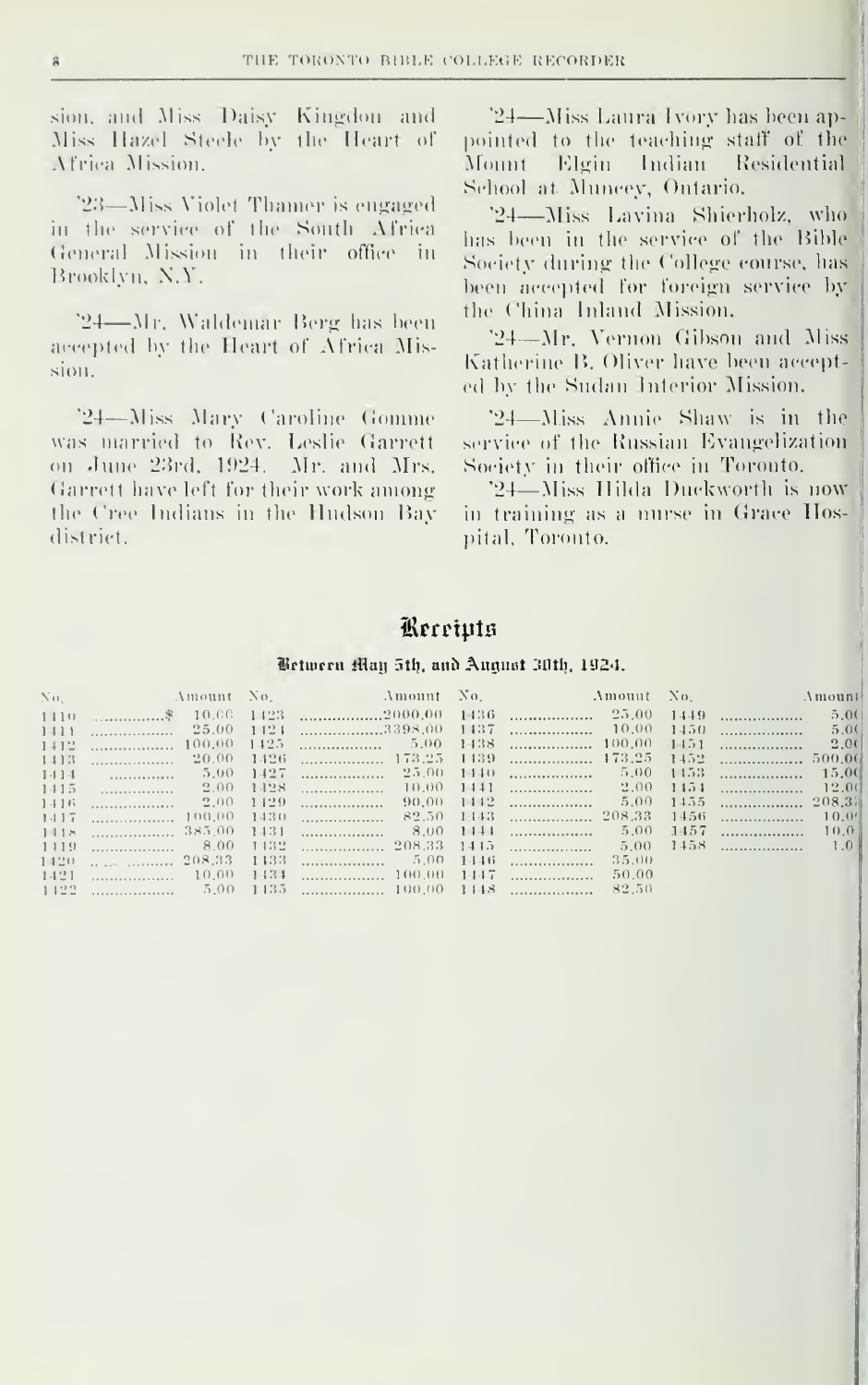![](_page_14_Picture_0.jpeg)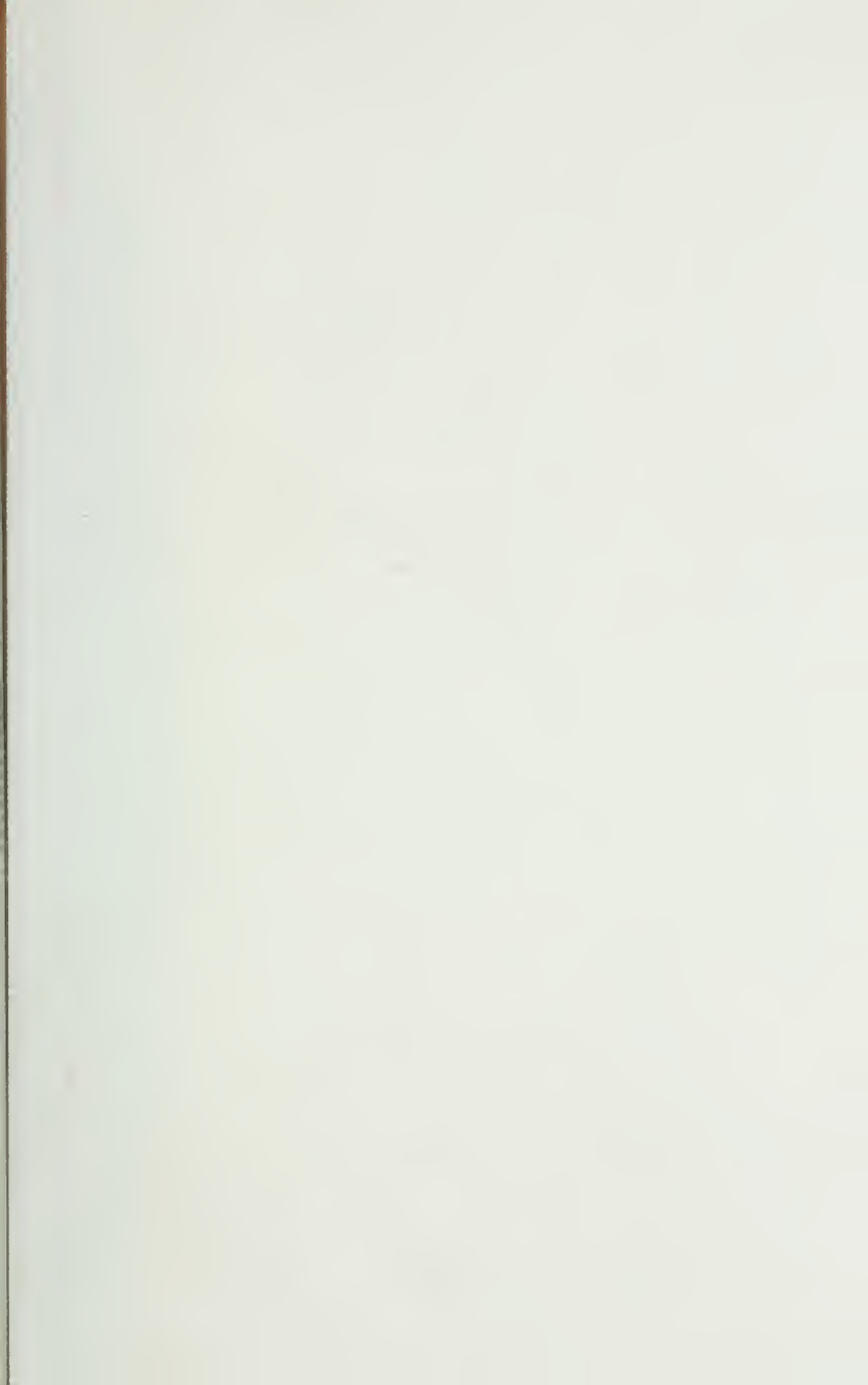![](_page_15_Picture_0.jpeg)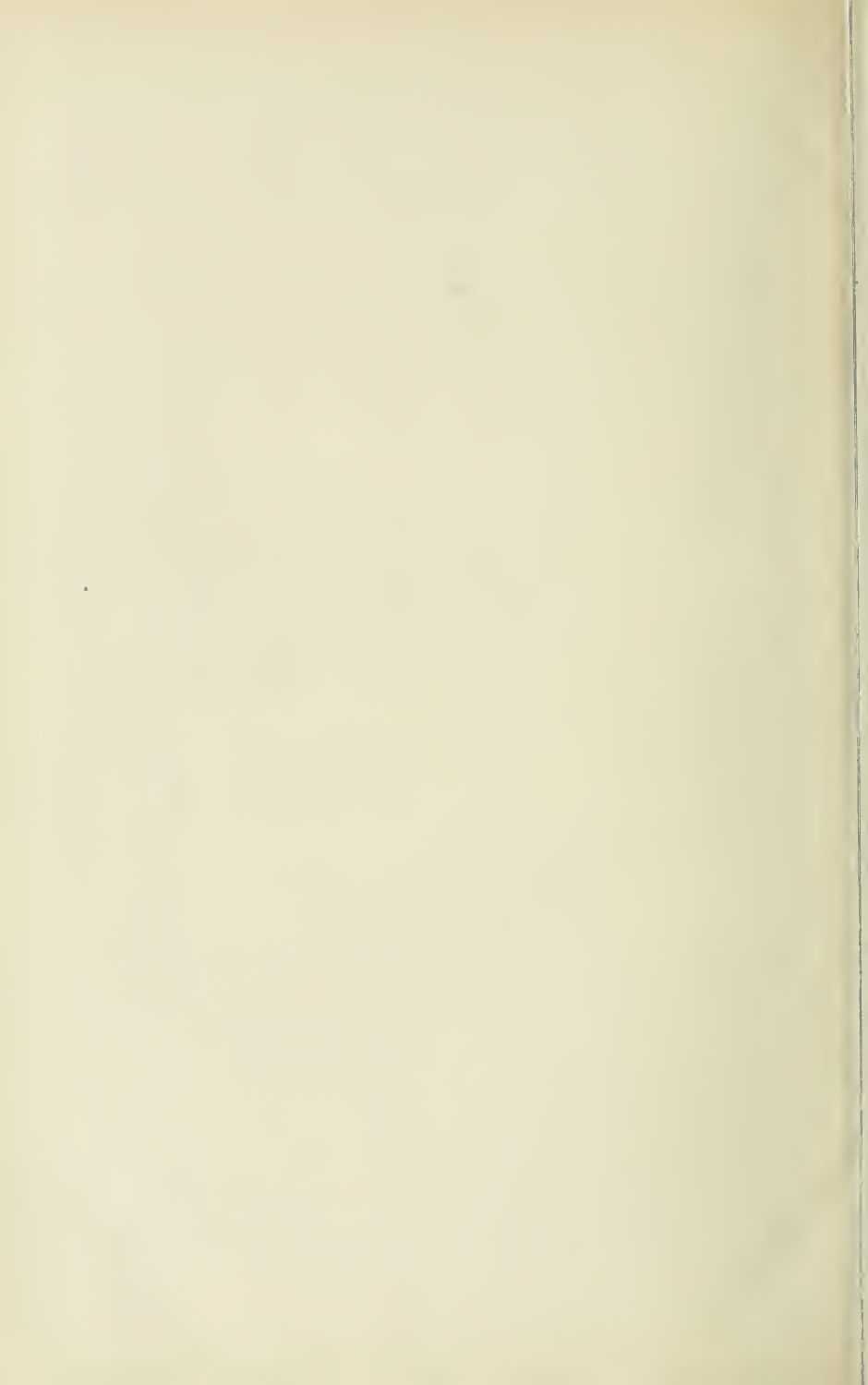![](_page_16_Picture_0.jpeg)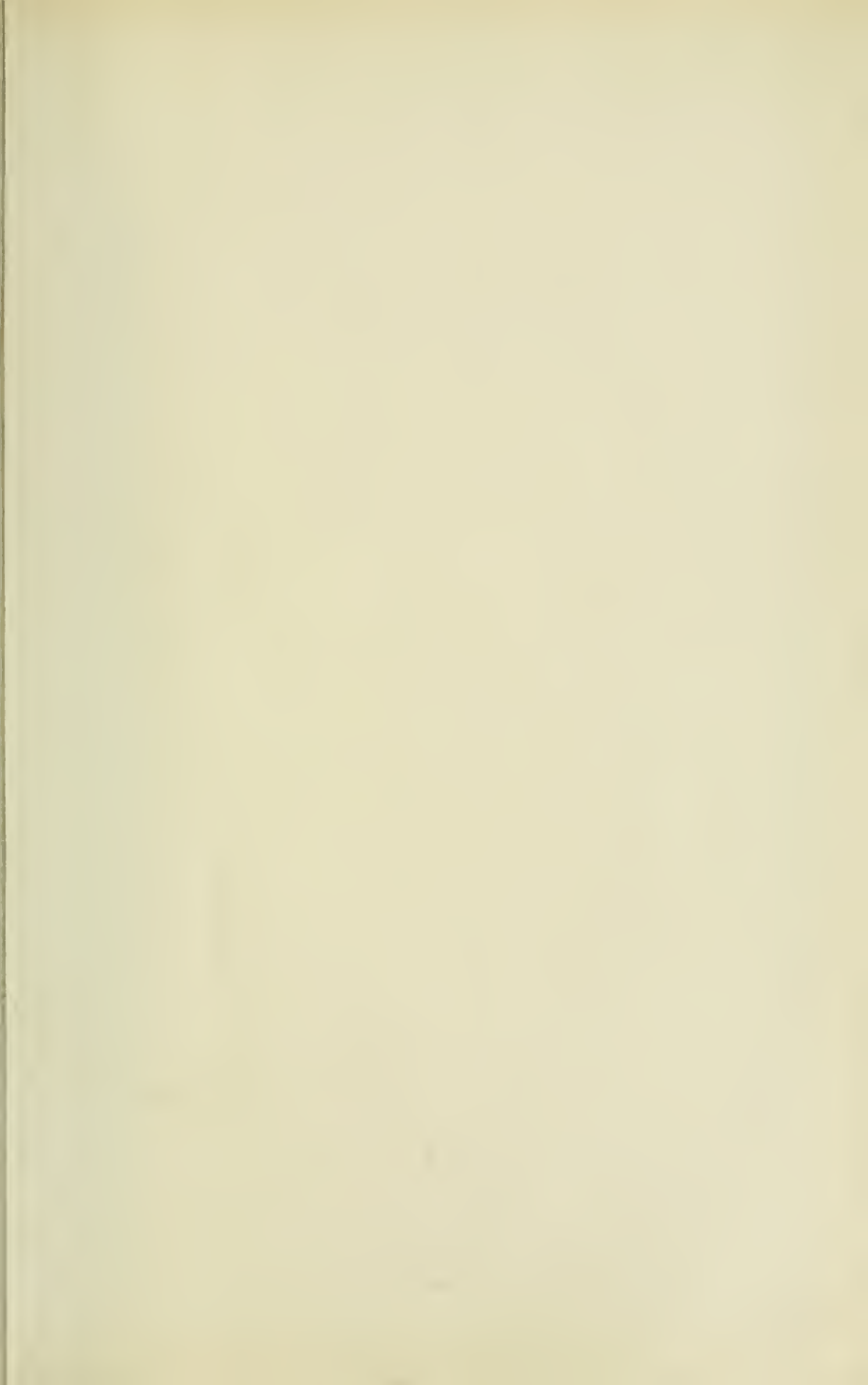![](_page_17_Picture_0.jpeg)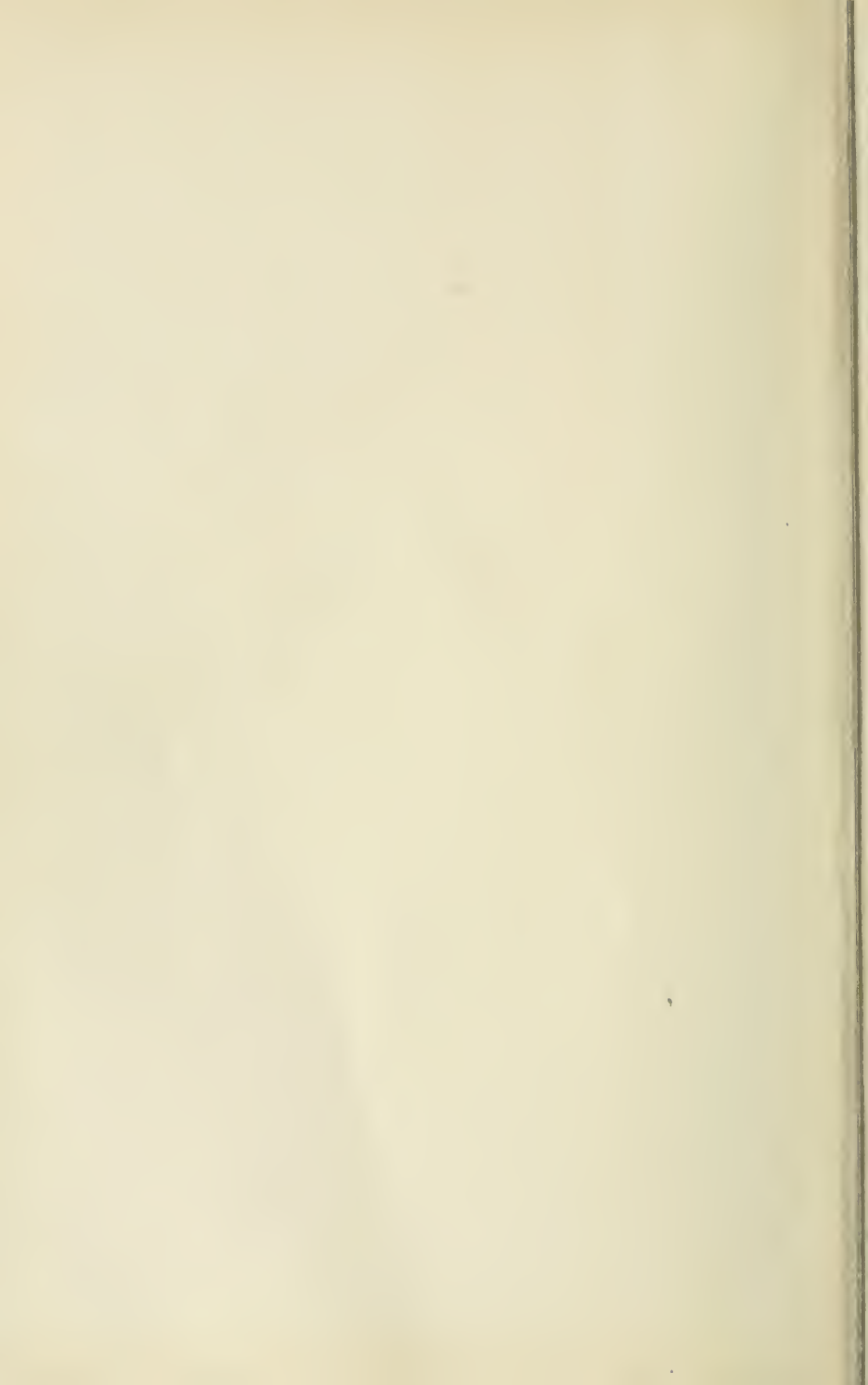![](_page_18_Picture_0.jpeg)